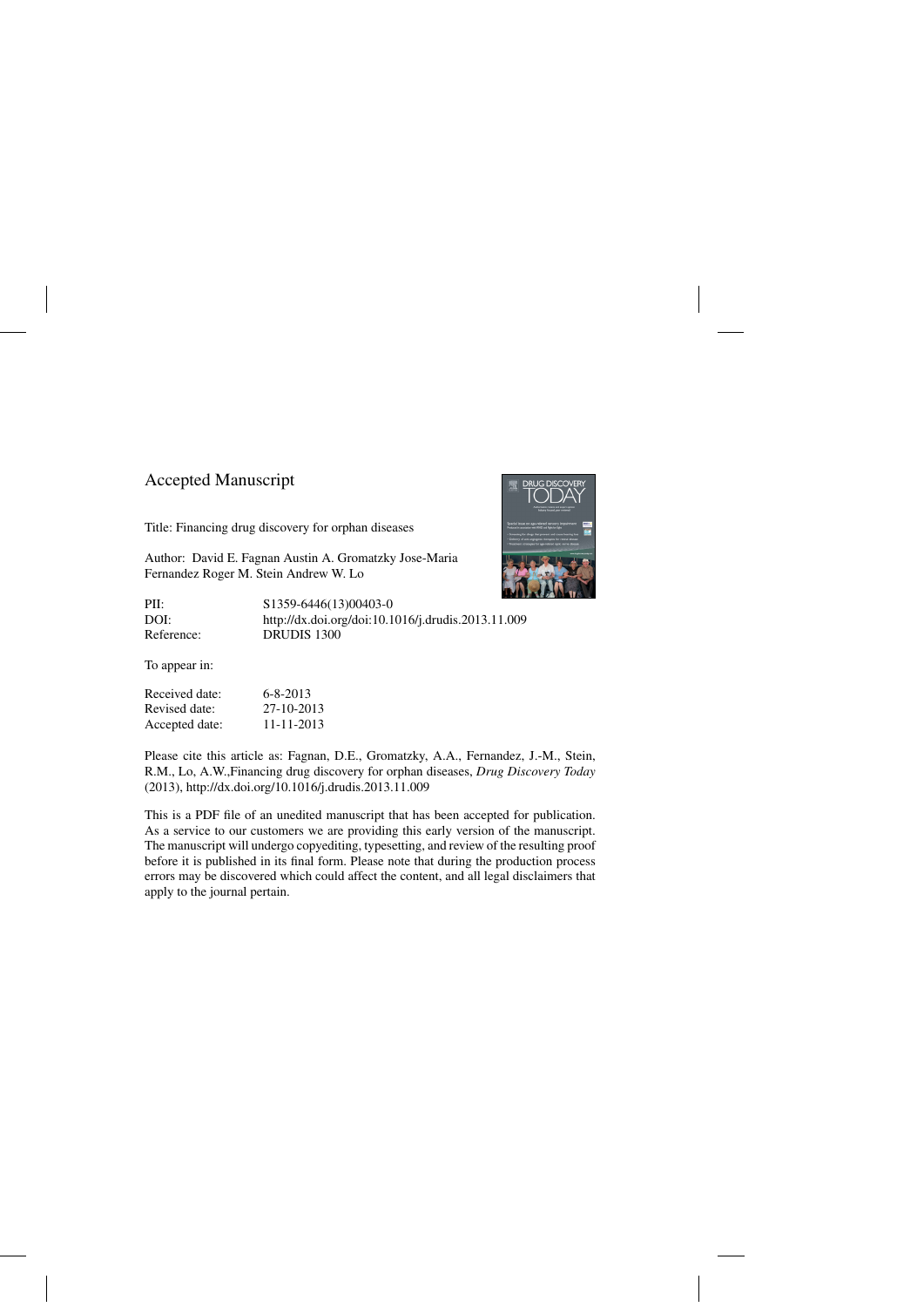# **Financing drug discovery for orphan diseases**

David E. Fagnan<sup>1,2</sup>, Austin A. Gromatzky<sup>1,3</sup>, Jose-Maria Fernandez<sup>1</sup>, Roger M. **Stein**<sup>1,4</sup> and Andrew W. Lo<sup>1,2,5,\*</sup>

I aboratory for Financial Engineering, Sloan School of Management, Cambridge JSA<br>
JSA<br>
Diperations Research Center, Cambridge, MA, USA<br>
Sheret Global Exchange, New York, NY, USA<br>
Street Global Exchange, New York, NY, USA<br> <sup>1</sup>MIT Laboratory for Financial Engineering, Sloan School of Management, Cambridge, MA, USA <sup>2</sup>MIT Operations Research Center, Cambridge, MA, USA <sup>3</sup>Whitehead Institute for Biomedical Research, Cambridge, MA, USA <sup>4</sup>State Street Global Exchange, New York, NY, USA 5 MIT Computer Science and Artificial Intelligence Laboratory, Cambridge, MA, USA

\* *Corresponding author*: Lo, A.W. (alo@mit.edu).

*Teaser*: An orphan-disease 'megafund' less than a billion dollars can provide sufficient risk reduction to be financed by long-term bonds and still generate attractive investment returns with only 10–20 projects in the portfolio.

*Keywords*: Commercialization; funding; biotech VC; orphan drug discovery; rare diseases; valley of death; healthcare finance; megafunds; securitizing drug discovery; research backed obligations; venture philanthropy.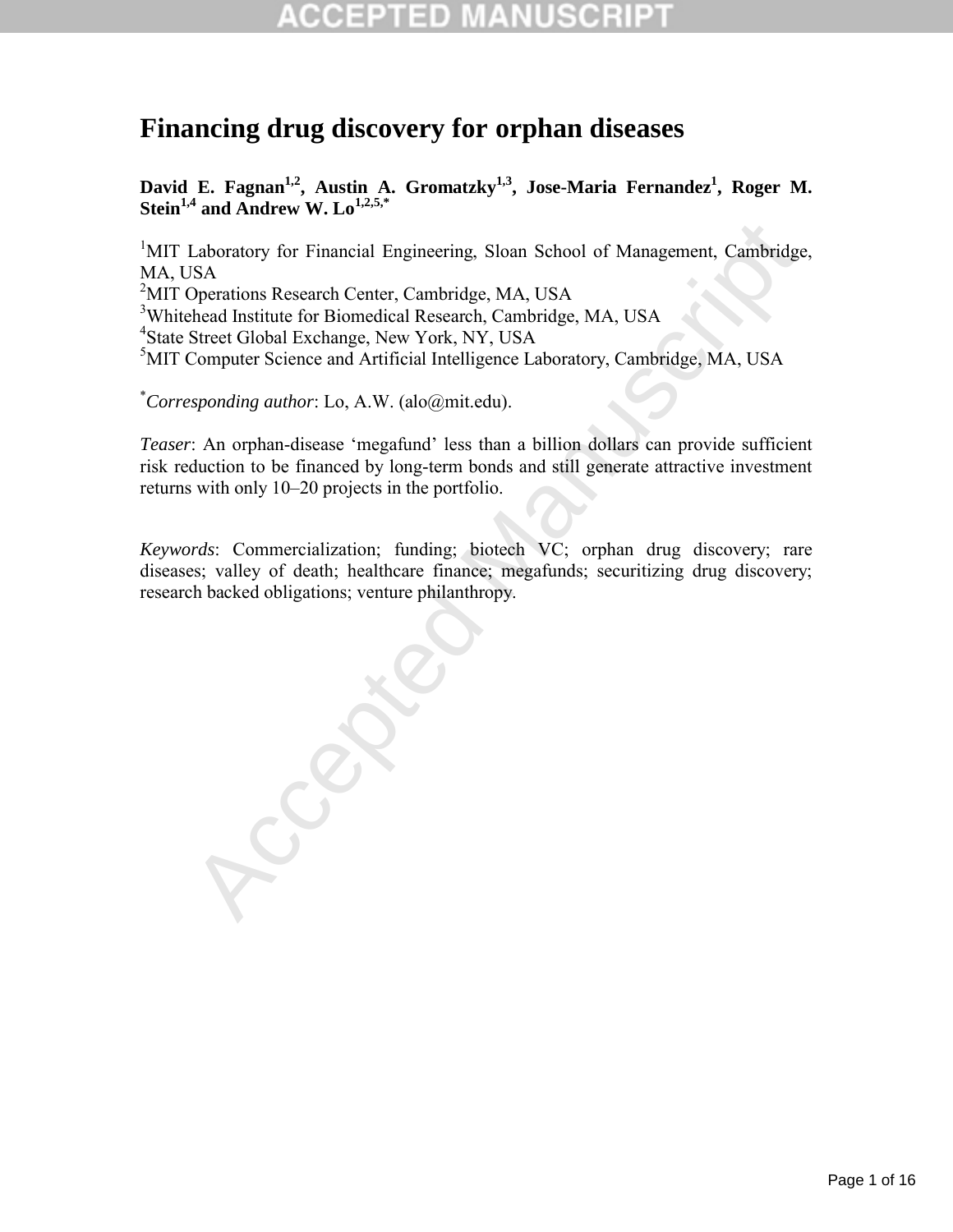of orphan diseases and therapeuties (lower development costs, faster FDA<br>al times, lower failure rates and lower correlation of failures among diseases<br>() the amount of capital necded to de-risk such portfolios is much low Recently proposed 'megafund' financing methods for funding translational medicine and drug development require billions of dollars in capital per megafund to de-risk the drug discovery process enough to issue long-term bonds. Here, we demonstrate that the same financing methods can be applied to orphan drug development but, because of the unique nature of orphan diseases and therapeutics (lower development costs, faster FDA approval times, lower failure rates and lower correlation of failures among disease targets) the amount of capital needed to de-risk such portfolios is much lower in this field. Numerical simulations suggest that an orphan disease megafund of only US\$575 million can yield double-digit expected rates of return with only 10–20 projects in the portfolio.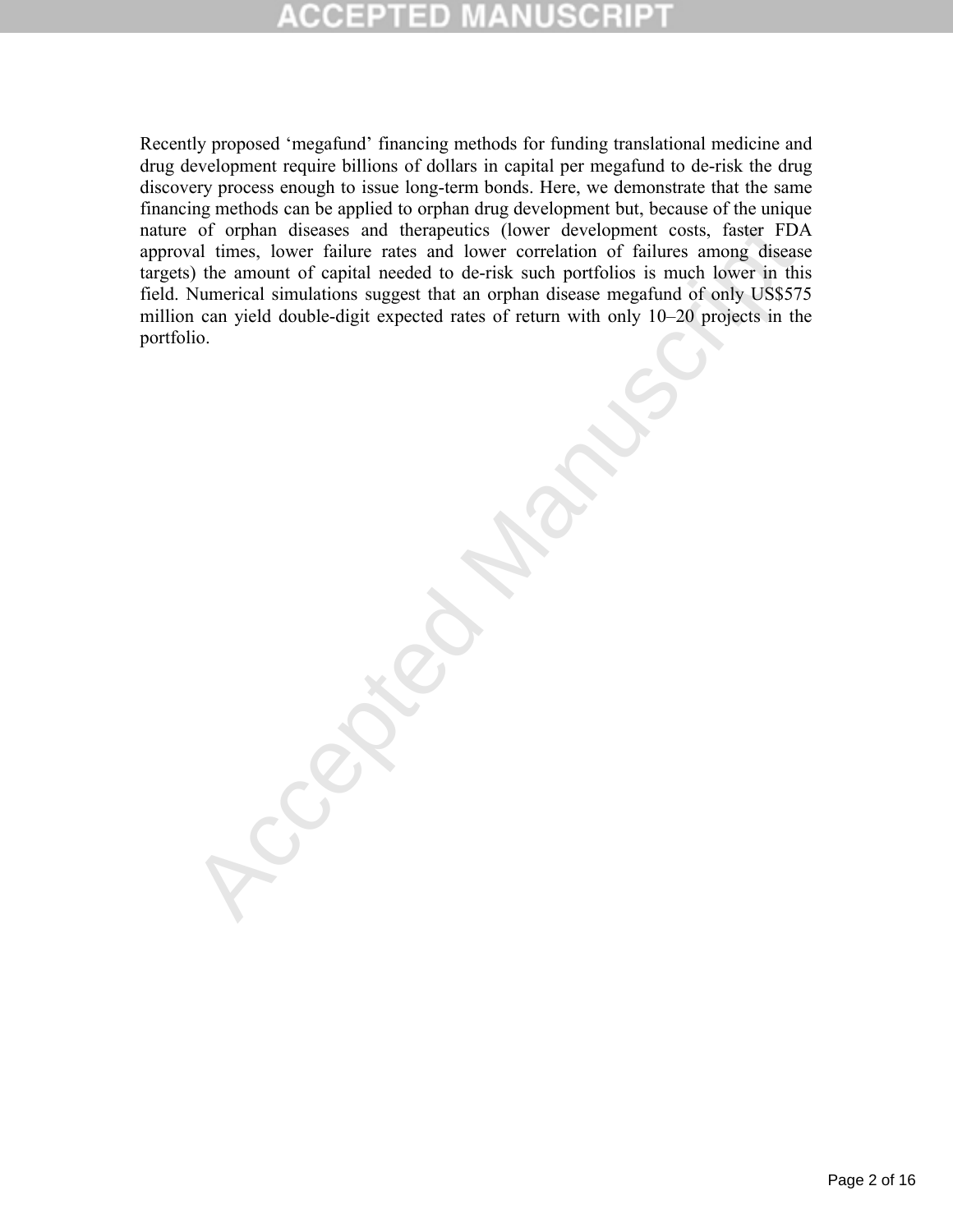## **CCEPTED MAN**

### **Introduction**

and public equity – are waring as equidal shifts to less risky investments are a sectors over the past decade, traditional sources of financing for such endeavors<br>a sectors over the past decade, traditional sources of fin The drug development process has become expensive, lengthy and risky. In response to these characteristics, and to the lackluster performance of investments in the biotech and pharma sectors over the past decade, traditional sources of financing for such endeavors – private and public equity – are waning as capital shifts to less risky investments. Fernandez *et al*. [1] argued that this problem can be addressed by increasing the scale of investment and pooling a large number of drug development efforts into a single financial entity or 'megafund'. The benefits of diversification: lower aggregate risk with more 'shots on goal', yield a more attractive risk-adjusted return and a higher likelihood of success. This, in turn, allows the megafund to raise the required amount of capital to achieve sufficient diversification by issuing research-backed obligations (RBOs): bonds that are collateralized by the portfolio of potential drugs and their associated intellectual property. Because RBOs are structured as bonds, they can be designed to appeal to fixedincome investors, who collectively represent a much larger pool of capital than do venture capitalists, and who have traditionally not been able to participate in investments in early-stage drug development. For example, the total size of the US venture capital industry in 2012 was US\$199 billion, whereas the comparable figure for the US bond market was US\$38 trillion.

To illustrate the mechanics of megafund financing using RBO securities, Fernandez *et al.*  [1] provided an analytic framework, simulation software and empirical examples involving cancer-drug-development programs. Their simulation results suggest that RBO structures can, in principle, generate reasonable returns for debt and equity investors, at the same time providing a bridge for translational research in the drug approval process. In a follow-on study, Fagnan *et al.* [2] proposed an analytic framework for evaluating the impact of third-party guarantees on RBO transactions, and found that such guarantees can improve the economics of RBO transactions at very low expected cost to the guarantor. However, the examples in Fernandez *et al.* [1] and Fagnan *et al.* [2] rely on very large portfolios of hundreds of candidate compounds, which raises a number of operational challenges in the practical implementation of such a megafund.

In this Feature, we explore the applicability of the RBO approach by extending the framework to accommodate drug discovery for orphan diseases. Because of the unique pathological characteristics of many orphan diseases, as well as the considerable support provided by the Orphan Drug Act of 1983 (ODA), orphan drug development projects frequently have higher success rates and shorter times to approval but still generate potential lifetime revenues that are comparable to non-orphan drugs despite their much smaller target patient population. To capture a realistic representation of the RBOs, we use numerical simulation techniques to compute the investment returns of a hypothetical portfolio of orphan drug development projects. Given empirically plausible assumptions for revenues, costs and probabilities of success for orphan diseases, we find that much smaller portfolios than those of Fernandez *et al.* [1] – containing only 10–20 compounds and requiring less than US\$250 million in capital – are sufficiently diversified to yield reasonable investment returns for RBO investors. Although the investment returns of RBOs are positively related to portfolio size owing to the impact of financial leverage, for certain types of projects the required threshold of assets can be modest and it might be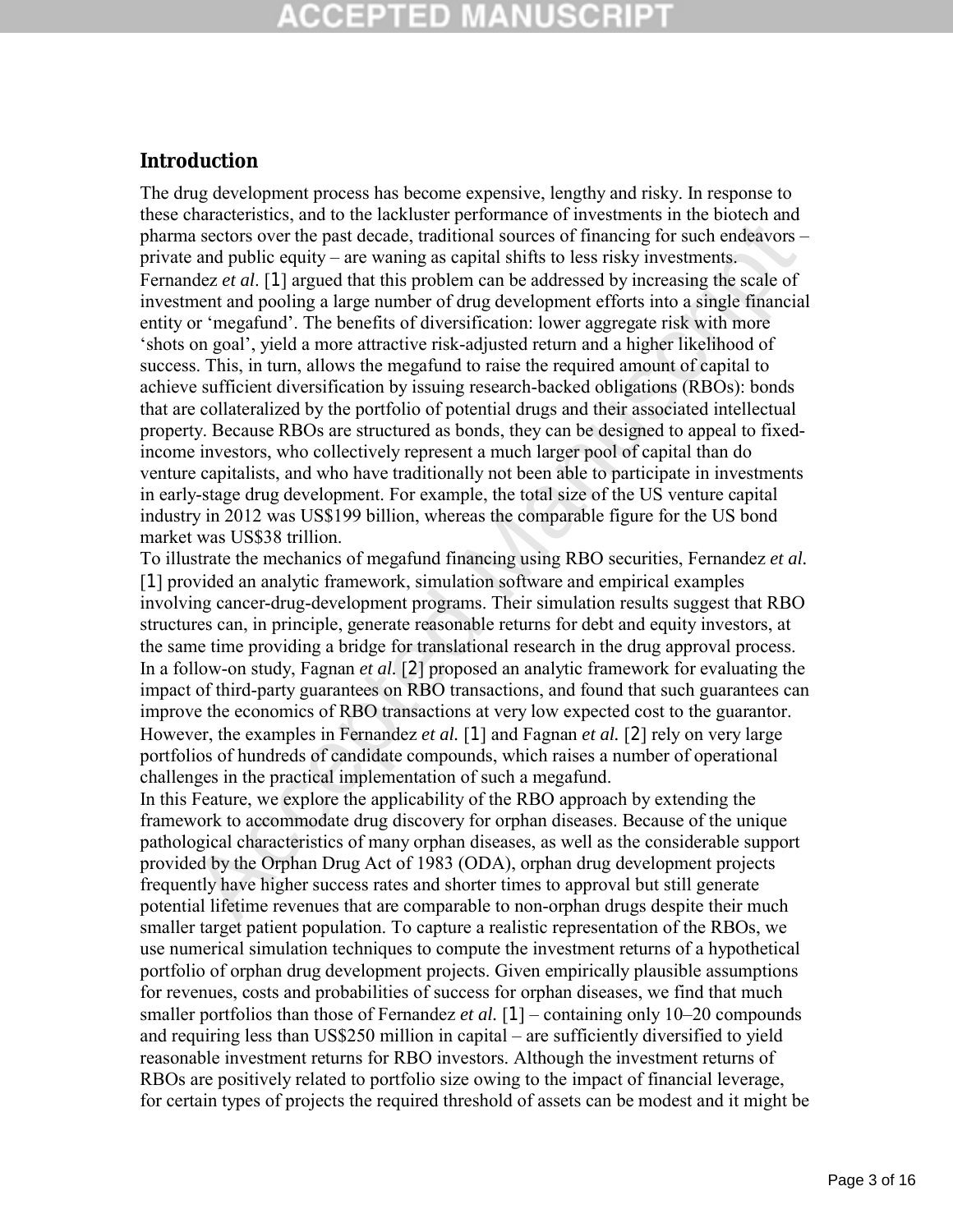worthwhile to target these projects for an initial proof-of-concept of the megafund financing structure.

### **Orphan diseases and the ODA**

of your some of original at the sphoot and the members and a multiple dinate and in the USA [3], we concerned the pharmaceutical industry. Today is the USA [3], were one can there are the memoritor and the pharmaceutical i In the 30 years since the ODA was passed, the orphan disease landscape has changed drastically. Orphan diseases, formally defined as those that affect fewer than 200 000 individuals in the USA [3], were once anathema to the pharmaceutical industry. Today, this once-ignored category of diseases commands a market worth nearly US\$90 billion annually [4] and is believed to serve more than twice the number of all US cancer patients – at least 25 million Americans are afflicted with one of almost 7000 recognized rare diseases [5]. Clearly as a collective, rare diseases are not rare at all. Prior to 1983 and the ODA, orphan diseases posed too many challenges for industry to confront the disease category seriously. Approximately 80% of rare diseases are caused by underlying genetic defects, which can be hard to identify [6]. Others are caused by exposures to rare and unusual toxins. Some orphan diseases are so uncommon that afflicted individuals might not be correctly diagnosed for many years, and there are instances of afflicted individuals never receiving a correct diagnosis [7]. Additionally, the rigorous standards of the FDA for clinical trials often meant that assembling patient populations of sufficient size for testing was exceedingly difficult. The ODA has been broadly acclaimed for its effectiveness in diminishing these barriers to development. The ODA and its subsequent revisions provided a number of important economic incentives to sponsors of orphan drugs. To jumpstart therapeutic development in the rare disease category, the ODA created research grants specifically for orphan drug research, implemented tax credits of up to 50% for clinical testing costs, authorized expedited regulatory review for orphan drugs and, most importantly, established a 7-year period of marketing exclusivity that precludes FDA approval of the same or generic drugs for the same orphan indication [8]. The exclusivity provision is distinct from a patent and, in many cases, provides additional protection from competition by generics and other potential market entrants.

The combination of the ODA incentive program and a number of significant scientific breakthroughs in molecular biology and genome sequencing has resulted in three decades of innovative and fruitful orphan drug discovery. Before the ODA, the FDA had approved fewer than ten drugs for orphan diseases; today, that figure stands at more than 350 unique drugs (http://www.accessdata.fda.gov/scripts/opdlisting/oopd/). Currently, orphan drugs are at the forefront of global pharmaceutical R&D trends. Although the compound annual growth rate (CAGR) between 2001 and 2010 for new molecular entities as a whole was negative, the CAGR for orphan designations over the same period was robust at approximately 10% [9]. The overall drug market also reflects this trend. Orphan drugs currently comprise 22% of total drug sales with a CAGR of 25.8% during 2001–2010, compared with 20.1% for the non-orphan market [8]. Some industry developments suggest that these strong figures could continue to rise as the evolution toward more-targeted therapies and stratified medicine progresses.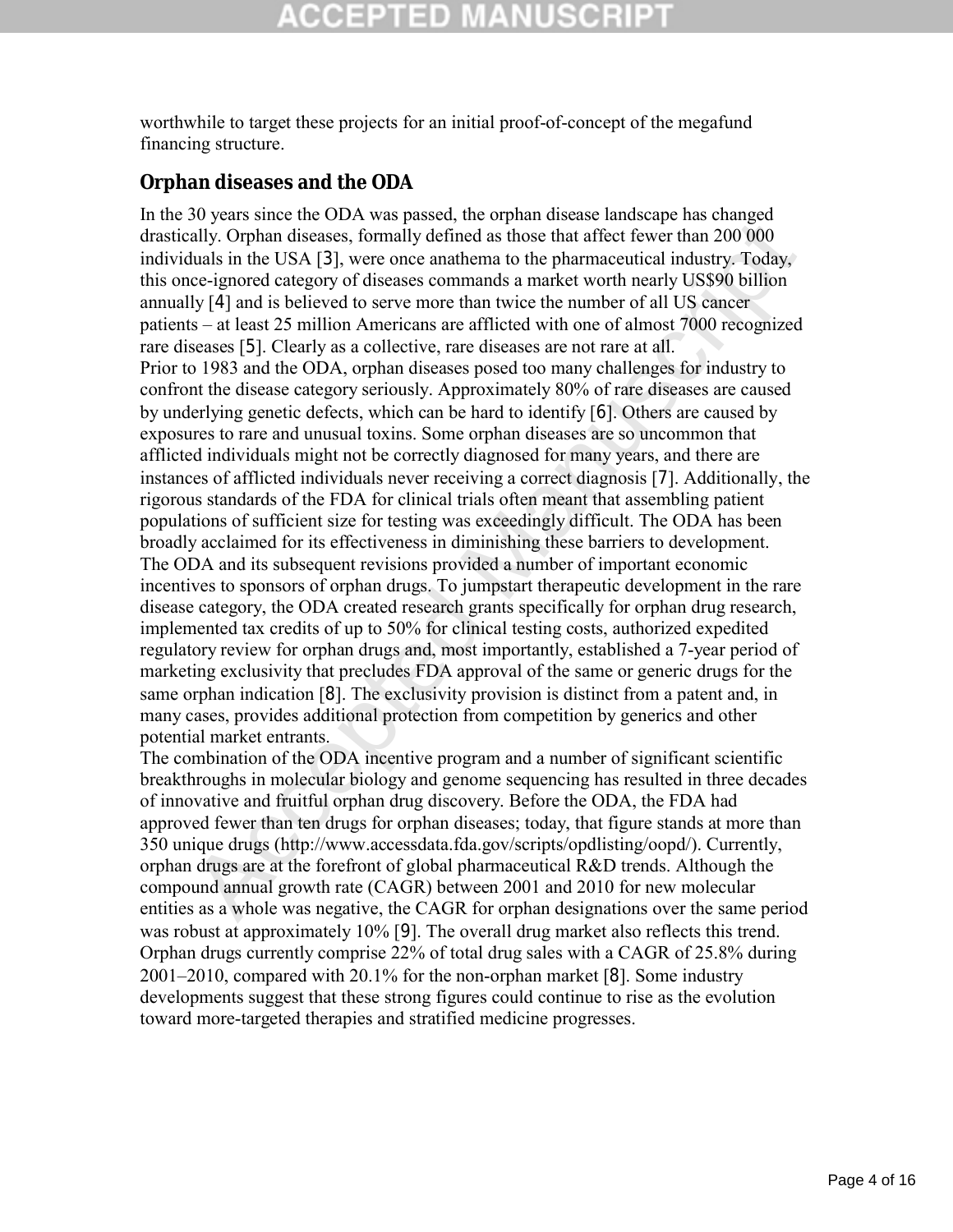### **The suitability of orphan drugs for RBO financing**

For a number of reasons, orphan drugs are particularly well suited to portfolio financing. Chief among these are the significantly higher rates of success that orphan drug development projects enjoy when compared with those of other disease groups such as oncology or neurodegenerative disorders. Orphan diseases are largely caused by a mutation in an individual's genetic code, most commonly manifested as a malfunction or absence of one or more key proteins. If the underlying genetic defect can be identified and characterized it is often possible to create highly targeted and effective therapies to address the malfunction and its symptoms [9]. Similar targeting methodologies have been used to combat rare cancers, notably for drugs such as Rituxan<sup>®</sup> and Gleevec<sup>®</sup>. Consequently, the odds of a new orphan drug receiving FDA approval are significantly higher than those of a non-orphan counterpart. For orphan drugs that entered clinical testing between 1993 and 2004 we estimate the overall regulatory success rate to be approximately 22%, whereas the comparable figure for non-orphan drugs was approximately 11% [10] and the rate for anticancer compounds was even lower at only  $6-7\%$  [10].

ology or neutrodegenerative sustores. Urphan suseasse are rargely caused by a<br>son on in an individual's genetic code, most commonly manifested as a malfunction or<br>on in an individual's genetic code, most commonly manifeste The success or failure of orphan drug development projects is also less likely to be correlated across diseases as a result of the large proportion of orphan diseases that display monogenic pathology or act through largely unrelated mechanisms [11]. This observation is particularly significant given the central role that correlation has in determining the risk of a portfolio of candidate drug compounds. Although we are not aware of any longitudinal estimates of historical correlations among drug development projects, the scientific basis of orphan drugs suggests that correlations are likely to be small, especially when contrasted with other disease groups such as oncology. Many types of cancers have similar pathologies, such as the deregulation of specific signaling pathways and mutations in crucial oncogenes. As an example, consider the Janus kinase/signal transducers and activators of transcription (JAK/STAT) and transforming growth factor (TGF)-β pathways, each of which has been linked to dozens of oncologic diseases [12,13]. Of course, a number of orphan drugs feature in oncology but, in contrast to larger classes of oncology drugs that share a common mechanism such as tyrosine kinase inhibition or antiangiogenesis, orphan drugs (as a distinct category) act against a wider variety of targets.

Furthermore, orphan drugs have been shown to have almost equivalent lifetime revenue potential to non-orphan therapies. According to Thomson Reuters, an average orphan drug can be expected to attain sales of US\$100–500 million per year [14]. Small patient population sizes are often compensated for by high per-patient revenues. For example, Soliris®, a drug to treat paroxysymal nocturnal hemoglobinuria (a rare blood disease affecting fewer than 6000 individuals in the USA), is priced at more than US\$400 000 per patient per year [9]. Consequently, the blockbuster drug model that is characteristic of many top-selling non-orphan drugs is equally applicable to the orphan market: compounds in the top 29% of orphan drugs are each expected to earn more than US\$1 billion in revenue per year over their lifetime [14]. As an extreme example of the potential profitability of orphan drugs, we consider again Rituxan<sup>®</sup> – an orphan drug that is expected to attain discounted lifetime sales of over US\$150 billion, a figure surpassed only by Pfizer's non-orphan Lipitor® [14].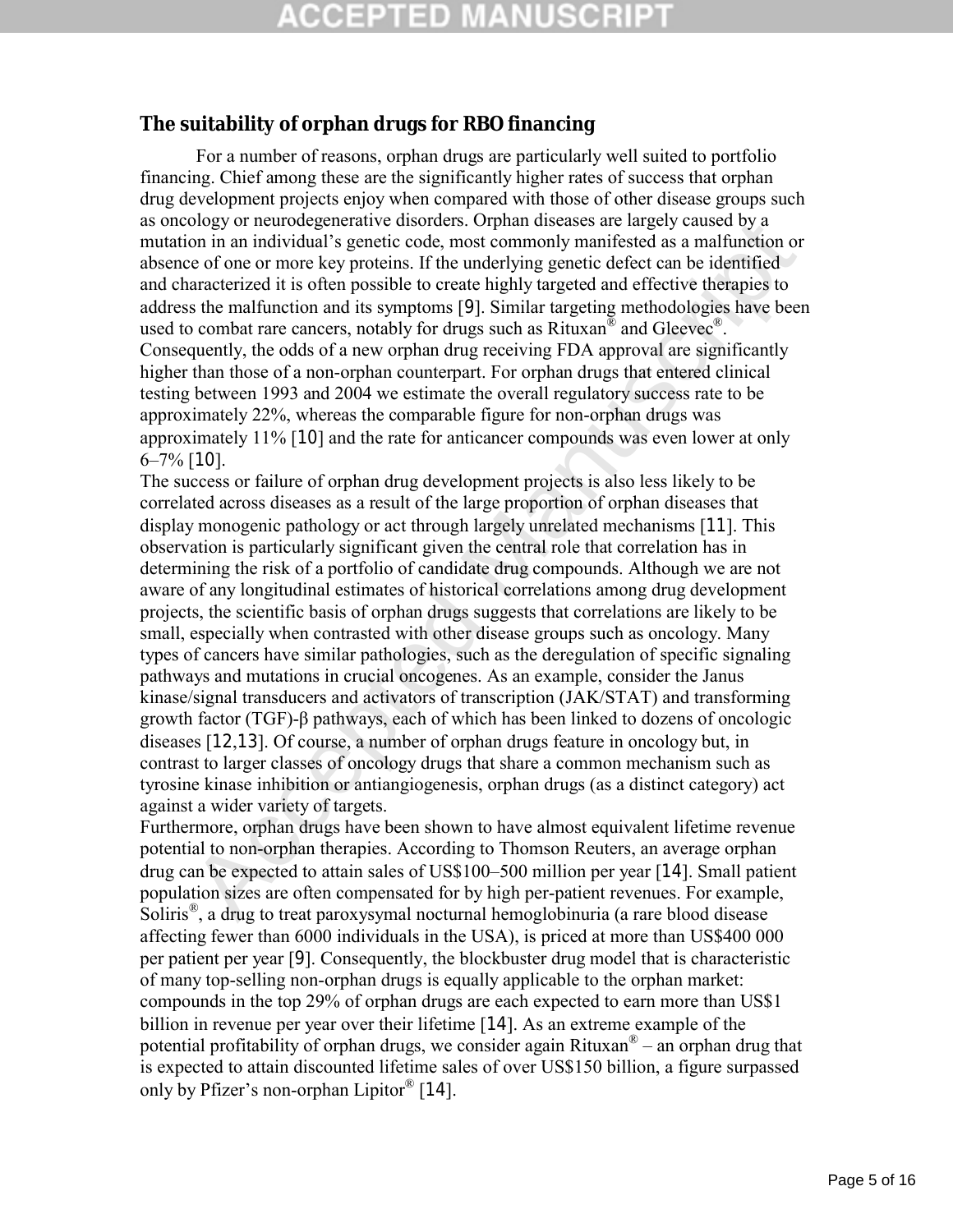# CGEPTED MA

Finally, the ODA's marketing exclusivity clause provides a key financial incentive for orphan drug development. One analysis of the 7-year exclusivity provision found that its impact extended the average combined patent and exclusivity period by nearly a year, resulting in an average competition-free marketing period of 11.7 years [15]. For therapies that receive approval later in their patent lifespans, the increase in the exclusivity period can be significantly longer. Assuming average annual sales of US\$200 million and a 10% cost of capital [16], we estimate that the average present value of an orphan drug's revenue over its competition-free lifespan is US\$1.36 billion. In addition, we assume that the profit margin, including cost of goods sold (COGS) and marketing costs, is 60%, resulting in a final average valuation of US\$818 million. To demonstrate the sensitivity of our simulation experiments to valuation assumptions, we also employ a less conservative estimation of annual revenues of US\$400 million [9], which results in a final average valuation of US\$1.63 billion. In the next section we use these values along with some additional parameters to conduct a series of simulation experiments demonstrating how an orphan drug portfolio might be used as collateral for an RBO structure.

### **Orphan disease megafund simulation**

ivity period can be significantly longer. Assuming average annual sales of US\$200<br>a ndm a 10% cost of capital [16], we estimate that the average present value of an<br>and a UP's cost of capital [16], we estimate that the av The financial engineering technique of securitization involves creating a legal entity that issues debt and equity to investors and uses the proceeds to purchase a portfolio of assets. The debt and equity securities are said to be 'backed' by the assets in the portfolio in the sense that the holders of such securities have certain ownership rights to those assets. In particular, the cash flows from the assets are used to repay the debt, and all residual value after the debt is paid to the equity holders. A primary motivation for securitization is to reduce the risk of the individual assets through diversification and to allow fixed-income investors to invest in asset classes that would otherwise be too risky or fragmented to be of interest to them. In a biomedical RBO, the assets are a diverse collection of biomedical projects that can span the entire range from preclinical research to new drug applications (NDAs) or focus on particular segments of the drug development process. However, unlike existing drug royalty securitization transactions (e.g. Royalty Pharma, DRI), our proposal accommodates investment in early-stage projects that could be far from FDA approval; hence they have no discernible royalty stream at the time of investment. As a result, the risk is much higher, creating the need for more sophisticated financial modeling of the economic value of the portfolio assets as they progress from the preclinical stage into clinical trials.

Fernandez *et al.* [1] presented a stylized mathematical example of securitization of experimental drug compounds and Fagnan *et al.* (http://ssrn.com/abstract=2203203) developed this example in more detail. Although illustrative, this example oversimplifies the economics of the biopharma industry. The authors also provide results of a more detailed set of simulation experiments that incorporate more-realistic features of the drugdevelopment process including correlated assets, stochastic transitions between clinical trial phases, the need to manage cash to pay interest and principal realistic valuations of compounds that are sold during intermediate stages of the clinical trials process, and the need to manage cash to fund new trials during the approval process. Fagnan *et al.*  (http://ssrn.com/abstract=2203203) extended this work by analyzing the impact of thirdparty default guarantees for a subset of the RBO securities. They found that such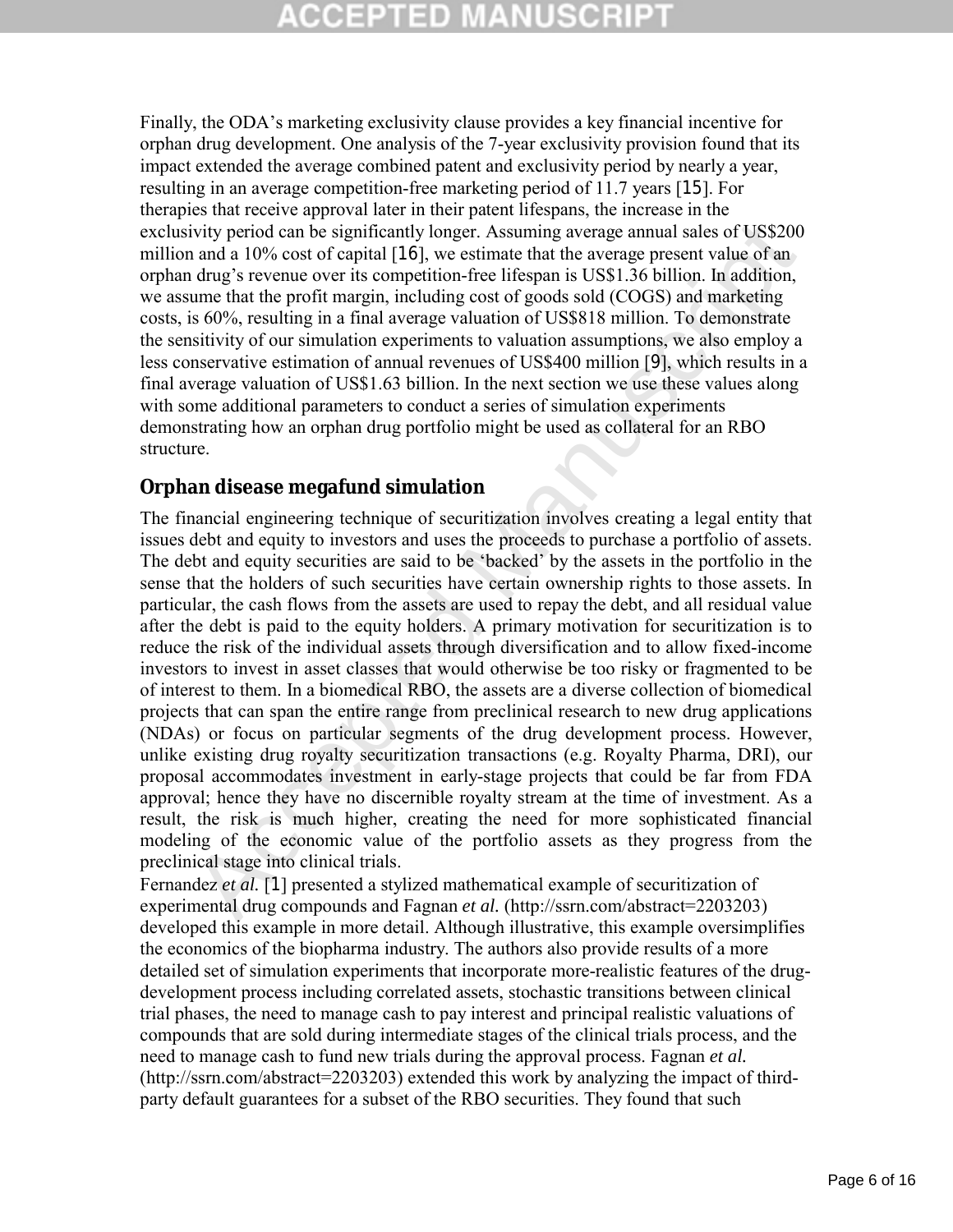## **CCEPTED MANU:**

guarantees can greatly increase the attractiveness of RBOs, enhancing their fundraising potential.

These simulation experiments extend the framework of the stylized example to a richer multistate multiperiod setting that includes path-dependence and correlated asset valuations. The need to extend the single-period model arises as a result of the nature of the drug trial process. At each stage of this process, larger and larger cash inflows are required to fund additional testing. Importantly, new investment at each stage can only occur when there is sufficient capital available that is not required for other uses such as debt service or repayment.

The dominant source of cash flow for the megafund comes from the sale of compounds from the portfolio. Profits or losses accrue when the megafund purchases a compound in one phase and subsequently sells it at another phase. Analysis of the portfolio primarily involves the specification of four quantities: the transition probabilities; the distribution of trial costs in each phase; the distribution of valuations for each compound that is sold in a specific phase; and some form of dependence amongst the compound valuations. Fagnan *et al.* (http://ssrn.com/abstract=2203203) and the supplementary material in [1] provide details of the models and estimation. The pseudo-code for these simulations is given in [1], and the source code is available from the authors.

g trial process. At each stage of this process, larger and larger cash inflows are<br>dot o fund additional etsting. Importantly, new investment at each stage can only<br>when there is sufficient equital available that is not re Following Fernandez *et al.* [1] and Fagnan *et al.* (http://ssrn.com/abstract=2203203), we consider an RBO transaction with a capital structure consisting of a senior tranche, mezzanine tranche and equity tranche. Because of the complexities of the waterfall and the drug approval process, numerical simulations are used to evaluate the RBO securities. We focus only on early-stage investment (preclinical and Phase I), which represents the riskiest portion of the drug-development process and where funding is scarcest. We simulate acquiring an equal number of preclinical and Phase I compounds, with the goal of selling all drugs that successfully complete Phase I trials. Our simulation relies on several key assumptions and parameters including clinical trial costs, valuations and duration of each phase. We derive our preclinical estimates from [17], making the assumption that the preclinical phase is similar for orphan and non-orphan drugs. Kaitin and DiMasi [18] reported that orphan-drug trials in recent years take approximately 5.9 years from Phase I to NDA with an additional 0.8 years required for the approval process. The time for each phase is calculated by scaling the relationships used in [1]. Clinical transition probabilities were estimated from [19] based on a large-molecule dataset, which we have assumed to be a close approximation for orphan drugs owing to the increased targeting specificity that characterizes biologic drug development. Furthermore, we believe the resulting success rate from preclinical to approval (21.8%) to be reasonable based on our analysis of recent orphan drugs developed by pharmaceutical companies. Valuations for each phase were obtained by discounting the estimate described above based on the probability of success and using discount rates of up to 30% per year. Upon acquisition of compounds, we follow [1] and assume that upfront and milestone payments are proportional to clinical costs. In addition, we increase our assumed upfront payment amounts. Lastly, we estimate clinical trial costs using conservative values for the number of patients per clinical trial [20] and cost per patient [21]. We assume a higher cost per patient in Phase I to account for expenses associated with locating suitable candidates for the trial, which is inherently more difficult for an orphan drug.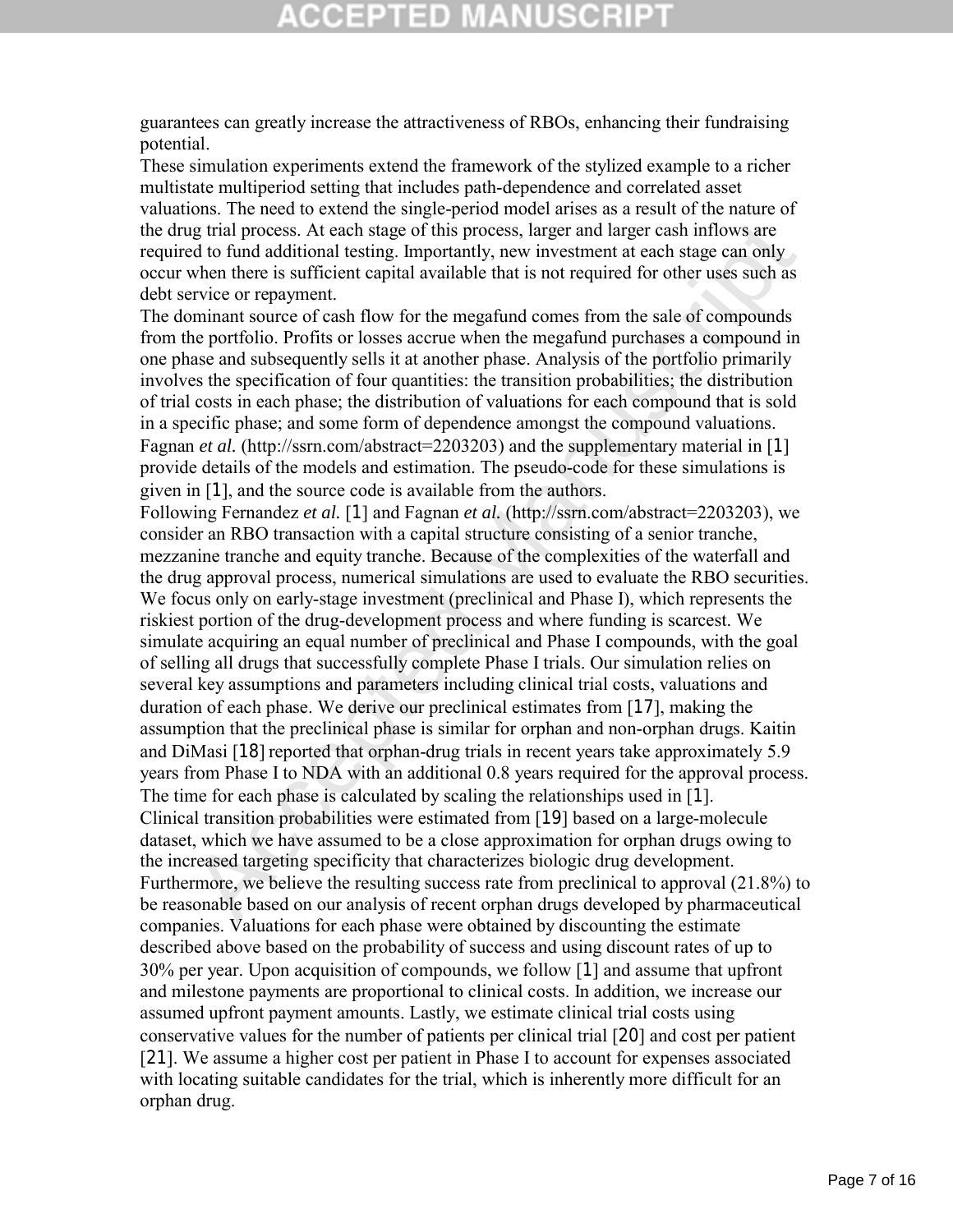## CGEPTED MA

Although we believe our parameter assumptions to be reasonable, to permit other researchers to experiment with different values we have made all of our assumptions and the source code for our simulations publicly available with an open-source license (for further discussion of all parameters, see: Supplemental Information and Parameters provided online).

#### **Simulation results**

Table 1 compares the simulation performance (using two million simulations) of an (approximately) optimized RBO structure to a traditional equity model, assuming a fixed correlation of 20%. For comparison, we include results for the equity-only structure using the same equity amount used in the RBO, as well as a second set of results for an equity structure, but using the same total capital of the RBO.

The simulation acquires ten or 16 orphan drugs (depending on the capital), with an equal number of compounds in preclinical and Phase I using a total capital of US\$373.75 or US\$575 million, respectively, substantially less than in the case of candidate compounds in oncology as discussed in [1]. The simulation extends for a horizon of 6.5 years (in 6 month increments), with an additional year used for the selling of compounds upon liquidation of the remaining drugs in the portfolio. The simulation is targeted to sell compounds once they (successfully) complete Phase II trials, but compounds can be sold earlier in the process in anticipation of bond coupon or service payments. Readers are encouraged to download our simulation software and re-run simulations with their own parameters and assumptions. For example, purchasing drugs earlier in discovery or using an alternative target-selling phase (for sensitivity analysis of some of the parameters, see Supplemental Information and Parameters).

lation results<br>Table 1 compares the simulation performance (using two million simulations) o<br>proximately) optimized RBO structure to a traditional equity model, assuming a<br>coror-lation of 20%. For comparison, we include r Using an equity-only structure with capital of US\$135 million, Table 2 reports that the mean return on equity in our experiments was 10.7%, nearly 3% below the RBO, whereas the probability of loss of equity was also higher, resulting in 16.1% compared with 13.1% for the RBO. By increasing the capital used in the equity-only model to US\$575 million, the probability of loss to equity is reduced to 10.1%, with a smaller improvement to expected return on equity, which had a mean value of 11.8%. Using the higher level of capital, the RBO and same-capital equity-only structures sell around five Phase III compounds on average, compared with about three for the smaller level of capital. Thus, the RBO achieves a higher return on equity, a modest increase in the probability of loss, but more than twice the probability of receiving a return on equity larger than 25%. This higher equity return is caused by the increased use of leverage, which comes with more risk to equity holders, as can be seen from the much higher probability of all equity being lost in the RBO versus either of the equity-only cases [60 basis points (bp) versus less than 1 bp].

The leverage is achieved in the RBO structure through the issuance of two tranches of structured bonds. The default rate on the senior tranche of the RBO is approximately 1 bp, which is comparable to the historical default rates for bonds rated at the highest levels by rating agencies. The default rate on the mezzanine tranche is 56 bp with an expected loss of 15 bp. Such relatively low default rates would probably be attractive to fixedincome investors, given the assumed coupon rate on the debt (5% and 8%, respectively). To develop a sense of the range of investment returns that are possible, Table 3 reports the outcome of the same simulations but assuming annual revenues of US\$400 million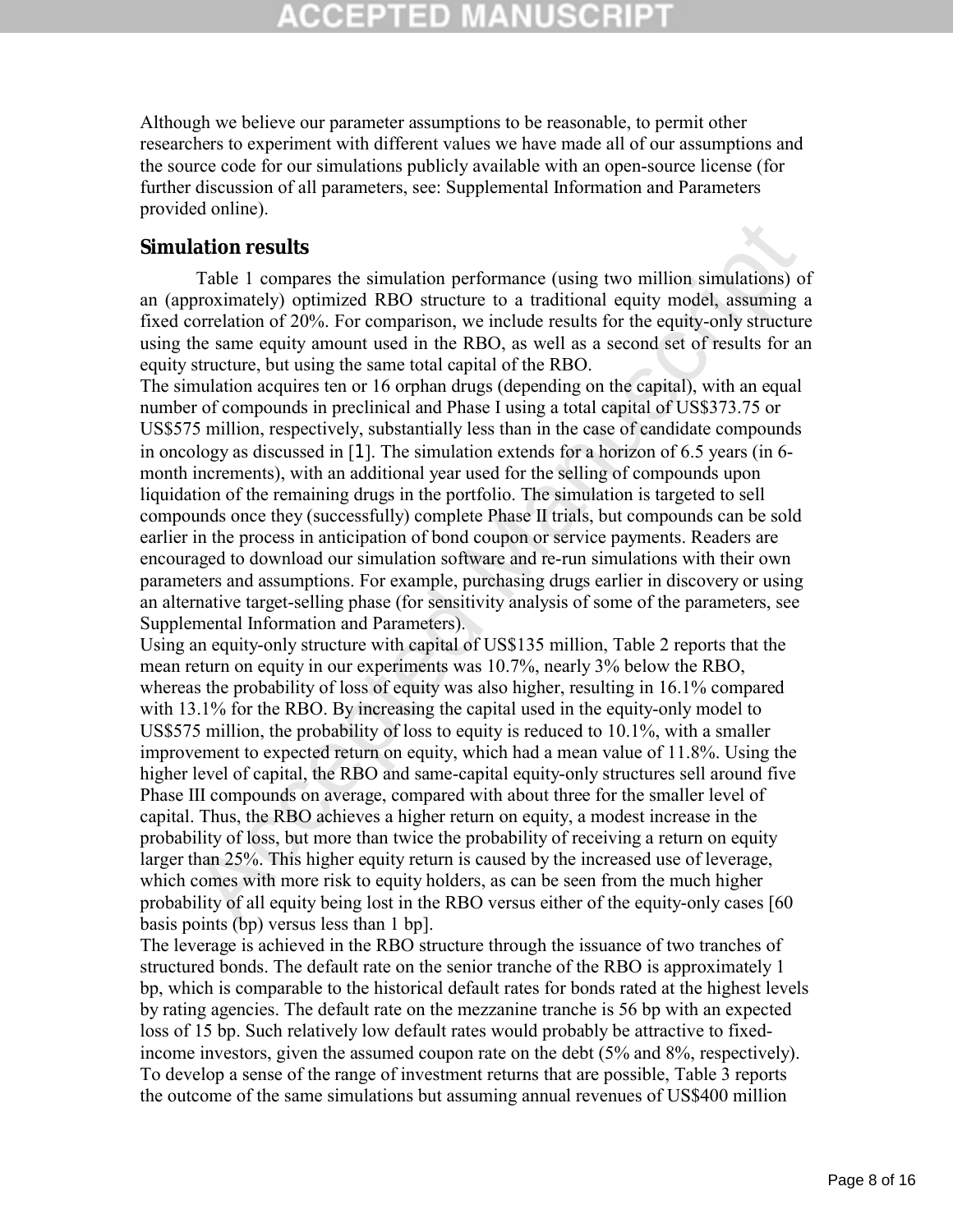## **CCEPTED MANUSCR**

instead of the original US\$200 million for the same capital structure used in the experiment of Table 2. As a result of these higher valuations, we see expected returns of 20–34% with a higher level of debt supported by the RBO. Under this aggressive revenue assumption, there is little need for debt financing, given that a 19.6% rate of return is considerably higher than the that obtained by the average biotech VC firm over the past decade (but comparable with the returns of the most successful ones). However, at the same time, the impact to the fund's risk profile from acquiring significant debt is minimal. In particular, RBOs increase the probability of default over an all-equity model – with the same amount of equity – by only 79 bp.

The risk of extreme losses in this structure involves a trade-off between increasing diversification as a result of a larger capital pool on the one hand and increasing leverage caused by debt issuance on the other hand. Specifically, although the average return on equity increases from 19.6% in the all-equity-financed case to 33.8% in the RBOfinanced case, the probability of total loss for the equity holders also increases by a factor of 40. Even so, many investors might still prefer the 'leveraged' financing structure to the all-equity version because of its boost to returns. However, it should be emphasized that the proper use of RBOs does rely more heavily on the accuracy of the assumed parameters, given that the default probabilities of the bonds and return on equity (ROE) can vary materially for different parameter assumptions.

#### **Concluding remarks**

2 (but comparable with the returns of the most successful ones). However, at the lime, the ime, the ime, the ime is risk profile from acquiring significant debt is a lall, n particular, RBOs increase the probability of de A confluence of factors is responsible for the lower number of new drugs approved over the past decade, causing some authors to suggest that the current business model for life science research and development is flawed [22–24]. The productivity of large pharmaceutical companies – as measured by the number of new molecular entity and biologic license applications per dollar of R&D investment – has declined over recent years (http://ssrn.com/abstract=2203203), and their stock-price performance over the past decade – an annualized return of 1.2% for the New York Stock Exchange Arca Pharmaceutical Index during the period from 2 January 2002 to 1 July 2013 – has been equally disappointing. Despite the near doubling of the aggregate R&D budget of the pharmaceutical industry from US\$68 billion in 2002 to US\$127 billion in 2010, there has been little appreciable impact on the number of new drugs approved (http://www.evaluatepharma.com/EvaluatePharma\_World\_Preview\_2016.aspx). Fernandez *et al.* [1] introduced the concept of RBOs as a means of channeling funds from global capital markets to early-stage drug development. A complication regarding the original RBO model was that constructing portfolios of the size described in the methodology was untested and introduced a number of potential operational challenges. In this article, we have tried to address this by reporting the results of a series of experiments that suggest that smaller portfolios – in the order of as few as ten compounds and US\$135 million of capital – can still be used as collateral for RBO transactions and deliver reasonable investment returns.

The three biggest drivers of this result are the assumptions of a higher probability of success, uncorrelated failures and a much lower cost of conducting clinical trials for orphan drug development programs. Although the recent scientific literature and biopharma experience in orphan diseases seem to be consistent with these assumptions, this is still a relatively young field with new findings published almost daily, some of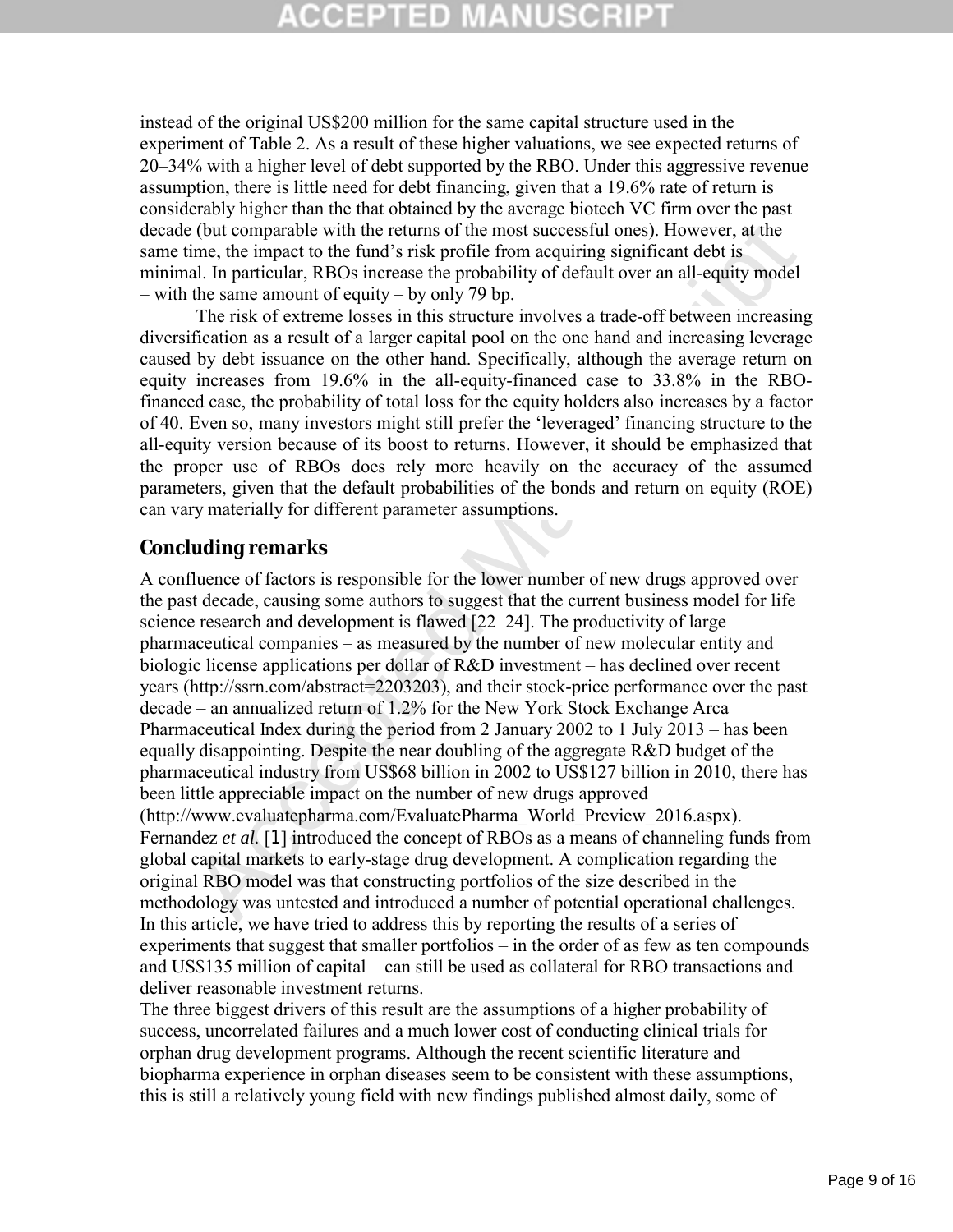## CCEPTED MA

which could change the simulation parameters and its result. Therefore, our simulation results are, at best, suggestive and not conclusive. Readers are invited to download our simulation software and re-run the simulations with their own combination of preferred parameter values. Nevertheless, we believe that, across a reasonable range of simulation parameters, certain biomedical challenges can be met with megafunds of much smaller scale than that proposed by Fernandez *et al.* [1].

Another implication of our analysis is that asset selection – based on a deep understanding of the scientific and financial aspects of the projects being considered – is central to successful portfolio construction, and that there are at least two paths toward achieving such success. In cases where success rates are unavoidably low and failure is positively correlated between projects, a large number of projects and vast amounts of capital might be needed to achieve sufficient diversification and an acceptable risk:reward profile. However, when success rates are higher and projects are less correlated, fewer projects and less capital might be required.

This trade-off suggests that more-efficient business models for drug discovery can be developed by allowing the scientific and engineering challenges of translational medicine to determine the financing structure used to support them, and not vice versa. Relying on existing financing methods such as venture capital and public equity can be inadequate to address the rapidly shifting economic incentives arising from scientific breakthroughs such as big data, biomarkers, the omics revolution and precision medicine, and political and regulatory changes.

These changes might not bode well for the profitability of orphan drugs. Indeed, there is a growing concern that the rising cost of drugs like Soliris® is unsustainable; hence our simulation results should be regenerated and re-evaluated as the economic landscape changes. But one of the primary drivers of the megafund concept is the financial efficiency gains from pooling a large number of diverse investments into a single portfolio. Such efficiency gains could, in fact, contribute to a lowering of the cost of developing drugs for rare diseases and accelerate the industry toward a more sustainable business model.

han that proposed by Fernandez *et al.* [1].<br>
than that proposed by Fernandez *et al.* [1],<br>
it that asset selection – based on a deep<br>
crimplication of our analysis is that asset selection – based on a deep<br>
to successfu Finally, our orphan drug development simulations hint at an intriguing potential future for the biopharma industry. As diagnostic techniques and our understanding of the molecular basis of disease become more and more precise, it is conceivable that most diseases could eventually be 'orphanized'. By stratifying patient populations sufficiently finely to increase the efficacy of a candidate drug – thereby increasing the probability of approval and decreasing the correlation of failure among projects – we reduce the amount of capital and the number of shots on goal needed to achieve an attractive risk:reward profile. The financial economics of orphan drug development show that, in addition to scientific and ethical motivations for developing targeted therapies, there are important financial incentives as well.

#### **References**

- 1 Fernandez, J-M. *et al.* (2012)Commercializing biomedical research through securitization techniques. *Nat. Biotechnol.* 30, 964–975
- 2 Fagnan, D. *et al.* (2013) Can financial engineering cure cancer? *Am. Econ. Rev.* 103, 406–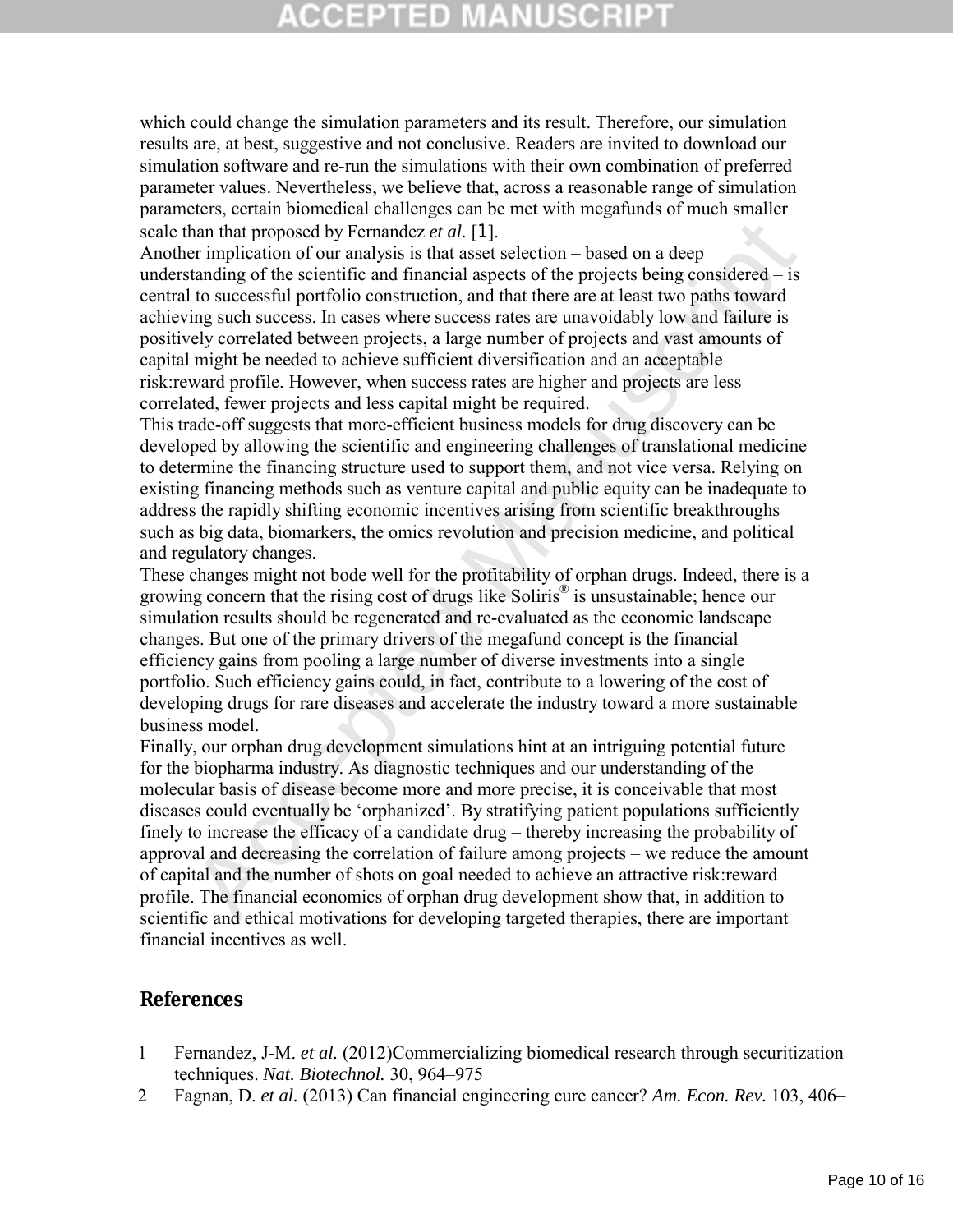## CCEPTED MANUSCR

411

- 3 107<sup>th</sup> Congress (2002) Rare Disease Act of 2002. Public Law No: 107–280
- 4 Premier Research (2013) The science of hope: the need, the challenges and three proven strategies for successful orphan drug development. Available at: http://premierresearch.com/images/uploads/The Science of Hope the need, the challanges and three proven strategies for successful orphan drug development.pdf
- 5 Braun, M.M. *et al.* (2010) Emergence of orphan drugs in the United States: a quantitative assessment of the first 25 years. *Nat. Rev. Drug Discov.* 9, 519–522
- 6 Sharma, A. *et al.* (2010) Orphan drug: development trends and strategies. *J. Pharm. Bioallied Sci.* 2, 290–299
- 7 Schieppati, A. *et al.* (2008) Why rare diseases are an important medical and social issue. *Lancet* 371, 2039–2041
- 8 Haffner, M.E. (2006) Adopting orphan drugs: two dozen years of treating rare diseases. *N. Engl. J. Med.* 354, 445–447
- 9 Meekings, K.N. *et al.* (2012) Orphan drug development: an economically viable strategy for biopharma R&D. *Drug Discov. Today* 17, 660–664
- 10 Hay, M. *et al.* (2012) *BioMedTracker Clinical Development Success Rates for Investigational Drugs*. Pharma Competitive Intelligence Conference
- rown, strategies for successful orphan drug development.pdf<br>rata, M.M. et al. (2010) Energenee of orphan drugs in the United States: a quantitions, sesument of the first 25 years. Nat. Rev. Drng Discov. 9, 519–522<br>ioallied 11 Maher, P. D. (2008) Pharmacogenomics of rare and monogenic disorders. In *Pharmacogenomics and Personalized Medicine* (Cohen, N., ed.), pp. 479–497, Humana Press
- 12 Sansone, P. and Bromberg, J. (2012) Targeting the Interleukin-6/Jak/Stat pathway in human malignancies. *J. Clin. Oncol.* 30, 1005–1014
- 13 Gold, L. (1999) The role for transforming growth factor-beta (TFG-beta) in human cancer. *Crit. Rev. Oncog.* 10, 303–360
- 14 Thomson Reuters (2012) The economic power of orphan drugs. Available at: http://thomsonreuters.com/products/ip-science/04\_013/1001450.pdf
- 15 Seoane-Vasquez, E. *et al.* (2008) Incentives for orphan drug research and development in the United States. *Orphanet J. Rare Dis.* 3, 33
- 16 Harrington, S. (2012) Cost of capital for pharmaceutical, biotechnology, and medical device firms. In *The Oxford Handbook of the Economics of the Biopharmaceutical Industry (*Danzon, P. and Nicholson, S., eds), pp. 75–99, Oxford University Press
- 17 Paul, S.M. *et al.* (2010) How to improve R&D productivity: the pharmaceutical industry's grand challenge. *Nat. Rev. Drug Discov.* 9, 203–214
- 18 Kaitin, K.I. and DiMasi, J.A. (2010) Pharmaceutical innovation in the 21st century: new drug approvals in the first decade, 2000-2009. *Clin. Pharm. Ther.* 89, 183–188
- 19 DiMasi, J.A. *et al.* (2010) Trends in risk associated with new drug development: success rates for investigational drugs. *Clin. Pharm. Ther.* 87, 272–277
- 20 Orfali, M. *et al.* (2012) Raising orphans: how clinical development programs of drugs for rare and common diseases are different. *Clin. Pharm. Ther.* 92, 262–264
- 21 Mathieu, M. (2009) *PAREXEL Biopharmaceutical Statistical Sourcebook 2009*–*2010*, Barnett International
- 22 Pisano, G.P. (2006) *The Promise, the Reality, and the Future of Biotech*, Harvard Business School Press
- 23 Pisano, G.P. (2010) The evolution of science-based business: innovating how we innovate. *Ind. Corp. Change* 19, 465–482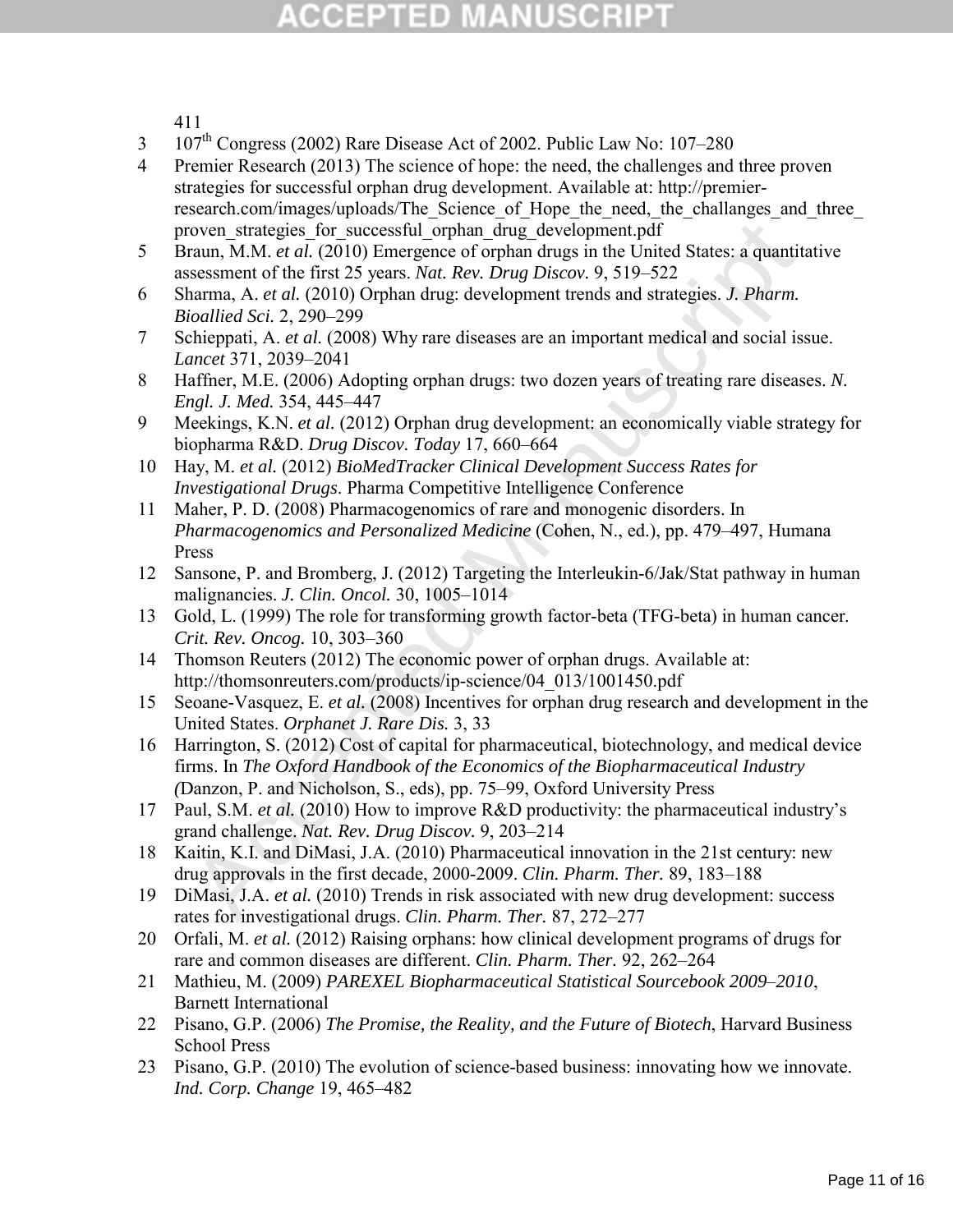#### ${\mathsf C} {\mathsf R}$ B CCE  $\overline{\phantom{a}}$  $\qquad \qquad \blacksquare$ D

24 Papadopoulos, S. (2012) Profile: Stelios Papadopoulos. *Nat. Biotechnol.* 29, 184

Accepted Manuscript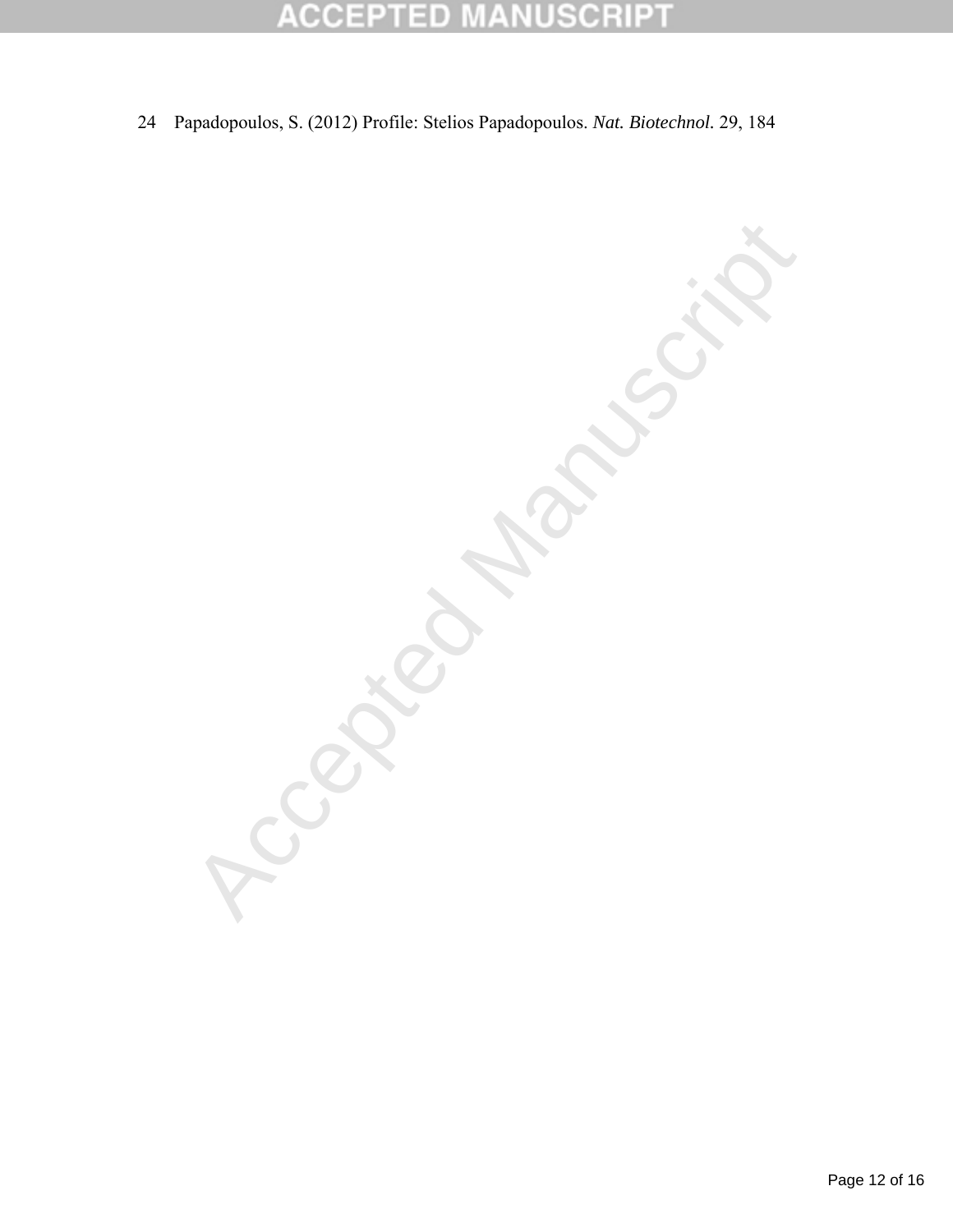#### CRIP D

| Phase              | Clinical trial<br>cost (US\$<br>million[s1]) | Clinical trial<br>success rate | Clinical trial<br>duration (years) | Valuation<br>(US\$<br>million[s2]) |
|--------------------|----------------------------------------------|--------------------------------|------------------------------------|------------------------------------|
| <b>Preclinical</b> |                                              | 69%                            | 1.00                               | 7.1                                |
| <b>Phase I</b>     |                                              | 84%                            | 1.66                               | 27.6                               |
| <b>Phase II</b>    |                                              | 53%                            | 2.09                               | 75.6                               |
| <b>Phase III</b>   | 43                                           | 74%                            | 2.15                               | 321.5                              |
| <b>NDA</b>         |                                              | 96%                            | 0.80                               | 701.9                              |
| <b>APP</b>         |                                              |                                |                                    | 817.6                              |

#### **Table 1. RBO simulation parameters**

Abbreviations: APP[s3], NDA, new drug application; RBO, research-backed obligation.

**Accepted**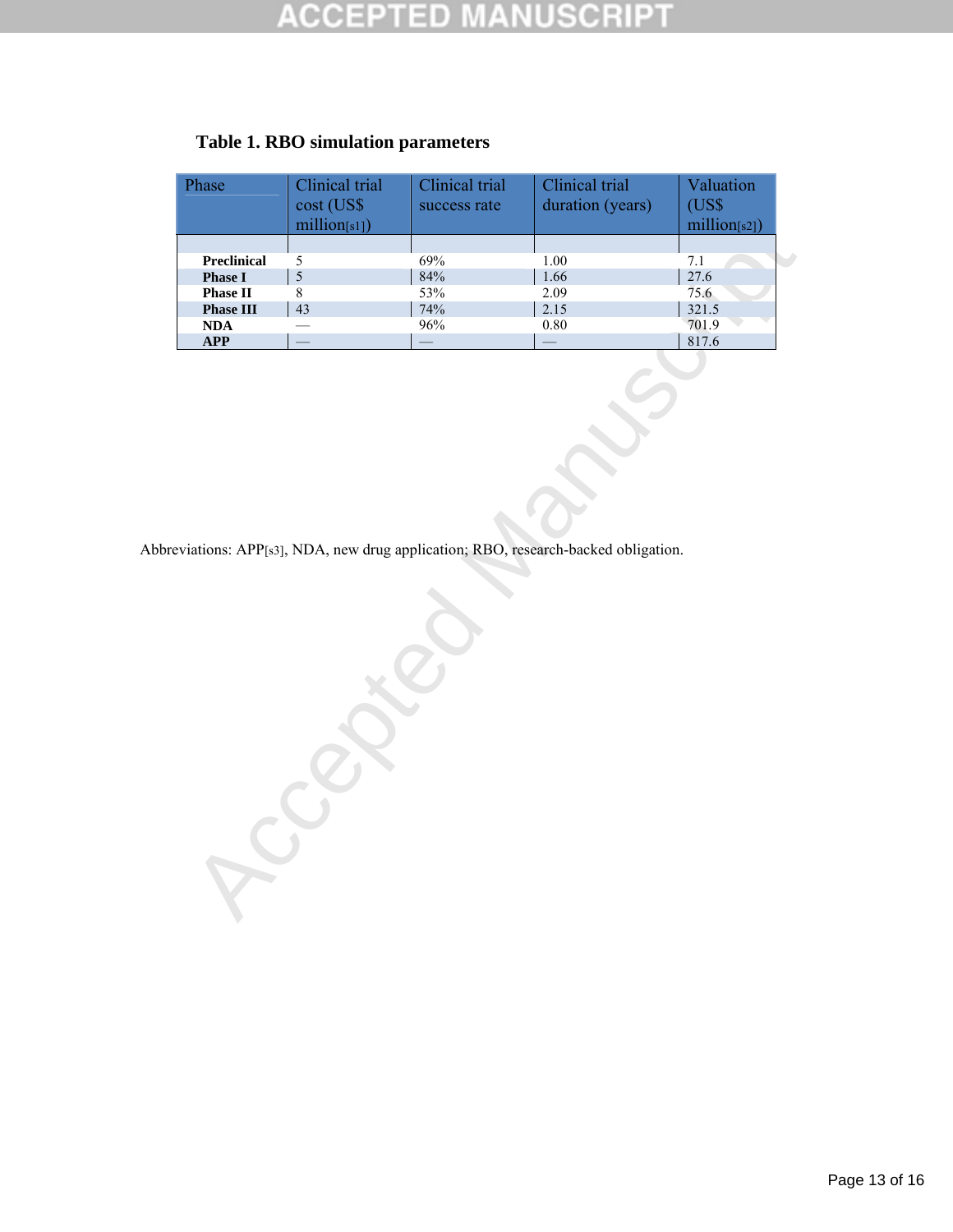|                                   | All equity     | <b>RBO</b> | All equity     |  |
|-----------------------------------|----------------|------------|----------------|--|
|                                   | (same equity)  |            | (same capital) |  |
| <b>Number of compounds</b>        |                |            |                |  |
| <b>Preclinical</b>                | $\overline{5}$ | 8          | $\,8\,$        |  |
| <b>Phase I</b>                    | 5              | 8          | 8              |  |
| Research impact                   |                |            |                |  |
| <b>Number sold in Phase II</b>    | 1.1            | 2.2        | 1.7            |  |
| <b>Number sold in Phase III</b>   | 3.1            | 4.7        | 5.0            |  |
| <b>Liabilities</b>                |                |            |                |  |
| Capital (US\$ millions)           | 373.75         | 575        | 575            |  |
| Senior tranche (US\$ millions)    |                | 86.25      |                |  |
| Junior tranche (US\$ millions)    |                | 115        | $\mathcal{L}$  |  |
| Equity tranche (US\$ millions)    | 373.75         | 373.75     | 575            |  |
| <b>Equity tranche performance</b> |                |            |                |  |
| <b>Average annualized ROE</b>     | 10.7           | 13.4       | 11.8           |  |
| Prob. (equity wiped out)          | 0.2bp          | 60bp       | $<0.1$ bp      |  |
| Prob. (return on equity <0)       | 16.1           | 13.1%      | 10.1%          |  |
| Prob. (return on equity >10%)     | 54.7%          | 66.7%      | 59.77%         |  |
| Prob. (return on equity >25%)     | 7.8%           | 18.4%      | 6.27%          |  |
| Debt tranches performance         |                |            |                |  |
| <b>Senior tranche:</b>            |                | 0.8, < 0.1 | $\equiv$       |  |
| default prob., expected loss (bp) |                |            |                |  |
| Junior tranche:                   |                | 56, 15     |                |  |
|                                   |                |            |                |  |
| default prob., expected loss (bp) |                |            |                |  |

#### **Table 2. RBO simulation results using a target selling phase of Phase III**

Abbreviations: bp, basis points; prob, probability[s4]; RBO research-backed obligation.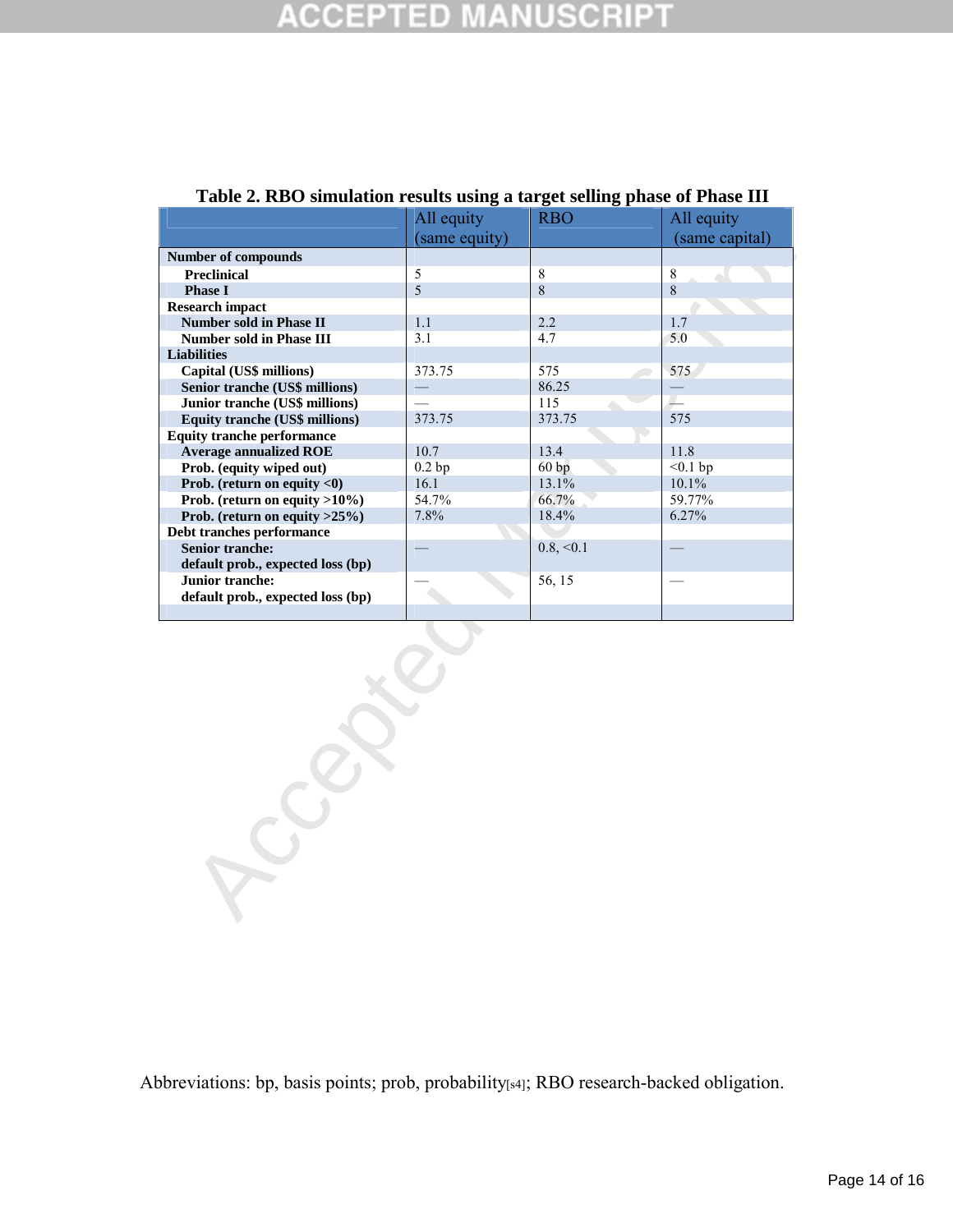## ED.

**Table 3. RBO simulation results using a target selling phase of Phase III, a Phase II valuation of US\$174 million and a Phase III valuation of US\$643 million, corresponding to sales of US\$400 million[s5] per year [** HYPERLINK \l "Mee12" **9 ]**

|                                       | All equity     | <b>RBO</b>     | All equity     |
|---------------------------------------|----------------|----------------|----------------|
|                                       | (same equity)  |                | (same capital) |
| <b>Number of compounds</b>            |                |                |                |
| <b>Preclinical</b>                    | $\mathfrak{Z}$ | 8              | 8              |
| <b>Phase I</b>                        | $\overline{3}$ | $\overline{8}$ | 8              |
| <b>Research impact</b>                |                |                |                |
| <b>Number sold in Phase II</b>        | 0.7            | 2.3            | 1.7            |
| <b>Number sold in Phase III</b>       | 1.8            | 4.6            | 5.0            |
| <b>Liabilities</b>                    |                |                |                |
| Capital (US\$ millions)               | 230            | 575            | 575            |
| Senior tranche (US\$ millions)        |                | 115            |                |
| Junior tranche (US\$ millions)        | $\equiv$       | 230            |                |
| <b>Equity tranche (US\$ millions)</b> | 230            | 230            | 575            |
| <b>Equity tranche performance</b>     |                |                |                |
| <b>Average annualized ROE</b>         | 19.6%          | 33.8           | 23.2%          |
| Prob. (equity wiped out)              | 2bp            | 81             | $<0.1$ bp      |
| Prob. (return on equity $<$ 0)        | 10.4%          | 2.5%           | 14bp           |
| Prob. (return on equity $>10\%$ )     | 79.1%          | 95.4%          | 93.7%          |
| Prob. (return on equity $>25\%$ )     | 40.5%          | 82.9%          | 45.7%          |
| Debt tranches performance             |                |                |                |
| <b>Senior tranche:</b>                |                | $1.2, \le 0.1$ |                |
| default prob., expected loss (bp)     |                |                |                |
| Junior tranche:                       |                | 80, 27         |                |
| default prob., expected loss (bp)     |                |                |                |
|                                       |                |                |                |

Abbreviations: bp, basis points; prob, probability[s6]; RBO research-backed obligation.